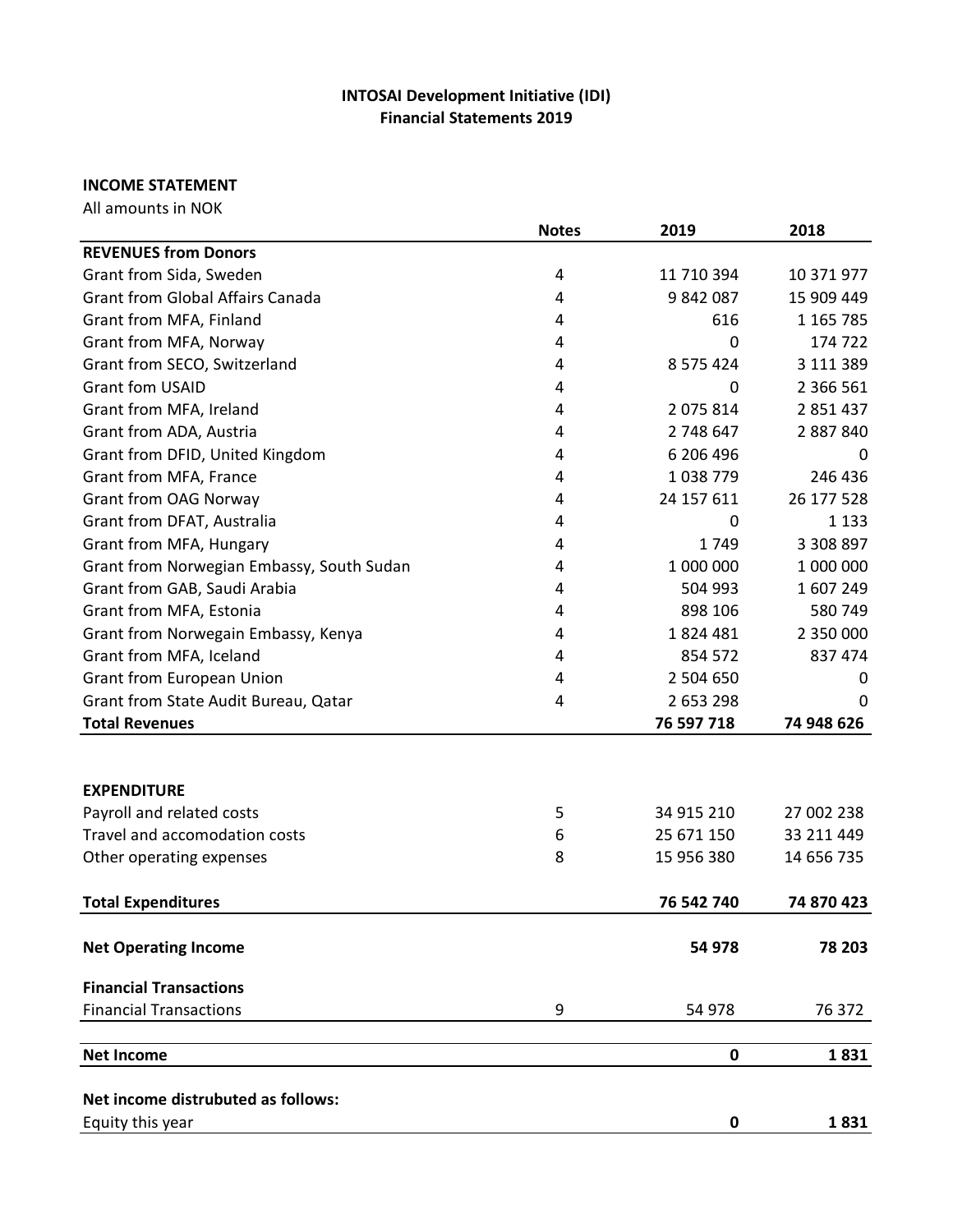## **INTOSAI Development Initiative (IDI)**

#### **STATEMENT OF FINANCIAL POSITION**

| All amounts in NOK |  |  |  |  |
|--------------------|--|--|--|--|
|--------------------|--|--|--|--|

|                                                | <b>Notes</b> | 2019       | 2018          |
|------------------------------------------------|--------------|------------|---------------|
| <b>ASSETS</b>                                  |              |            |               |
| <b>Current Assets</b>                          |              |            |               |
| Other Receivables                              | 4            | 5 309 343  | 845 436       |
| Bank deposits and Cash in hand                 | 7            | 12 858 104 | 14 726 176    |
| <b>Total Current Assets</b>                    |              | 18 167 447 | 15 571 613    |
| <b>Total Assets</b>                            |              | 18 167 447 | 15 571 613    |
| <b>FOUNDATION'S NET ASSETS AND LIABILITIES</b> |              |            |               |
| <b>Net Assets</b>                              |              |            |               |
| Foundation's Founding Capital Endowment        |              | 250 000    | 250 000       |
| Interest earned on Endowment previous years    |              | 222 566    | 220 735       |
| Interest earned on Endowment current year      |              | 0          | 1831          |
| <b>Total Foundation Net Assets</b>             |              | 472 566    | 472 566       |
| <b>Current Liabilities</b>                     |              |            |               |
| <b>Donor Liabilities</b>                       | 1,4          | 10 899 220 | 9888032       |
| Creditor Liabilities Payable                   |              | 1885753    | 1 4 3 0 5 5 1 |
| <b>Public Duties Payable</b>                   |              | 2 481 408  | 1883832       |
| Other Short-term Liabilities                   |              | 2 428 501  | 1896632       |
| <b>Total Current Liabilities</b>               |              | 17 694 881 | 15 099 047    |
| <b>Total Net Assets and Liabilities</b>        |              | 18 167 447 | 15 571 613    |

*Oslo, 24.03.2020* 

fth.

Kristin Turnencheen

Hille

 $400 +$ 

*Pamela Monroe Ellis Kimi Makwetu Lara Taylor-Pearce*

Den Sulbar

 $CL$ 

*Margit Kraker*

Le Kohn Bakmen

*Per-Kristian Foss Åse Kristin Berglihn Hemsen Kristin Amundsen*

JU 1

Marta E, awstor

*Helena Lindberg Vitor Manuel Silva Caldeira Marta Eugenia Acosta Zúñiga*

Luri

Erna 7. Comme

*Einar Gørrissen Director General*